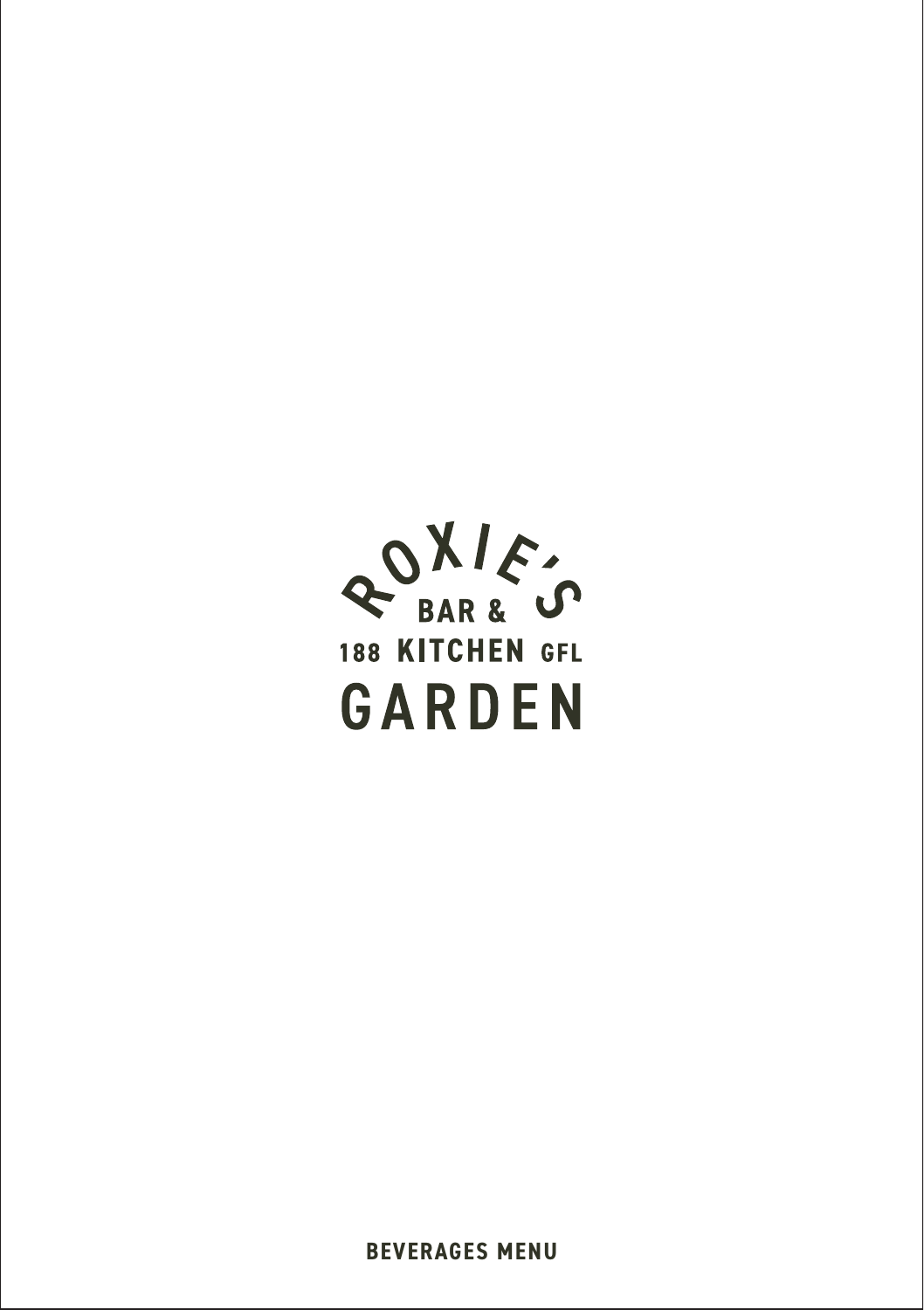## **CHAMPAGNE & SPARKLING**

| MURRAY DARLING, S.A.                                       |
|------------------------------------------------------------|
| ADELAIDE HILLS, S.A.                                       |
| MCLAREN VALE, S.A.                                         |
| YARRA VALLEY, VIC.                                         |
| YARRA VALLEY, VIC.                                         |
| EPERNAY, FRANCE.                                           |
| REIMS, FRANCE.                                             |
| EPERNAY, FRANCE.                                           |
| REIMS, FRANCE.                                             |
| VEUVE CLICQUOT   2008 LA GRANDE DAME 325<br>REIMS, FRANCE. |
| EPERNAY, FRANCE.                                           |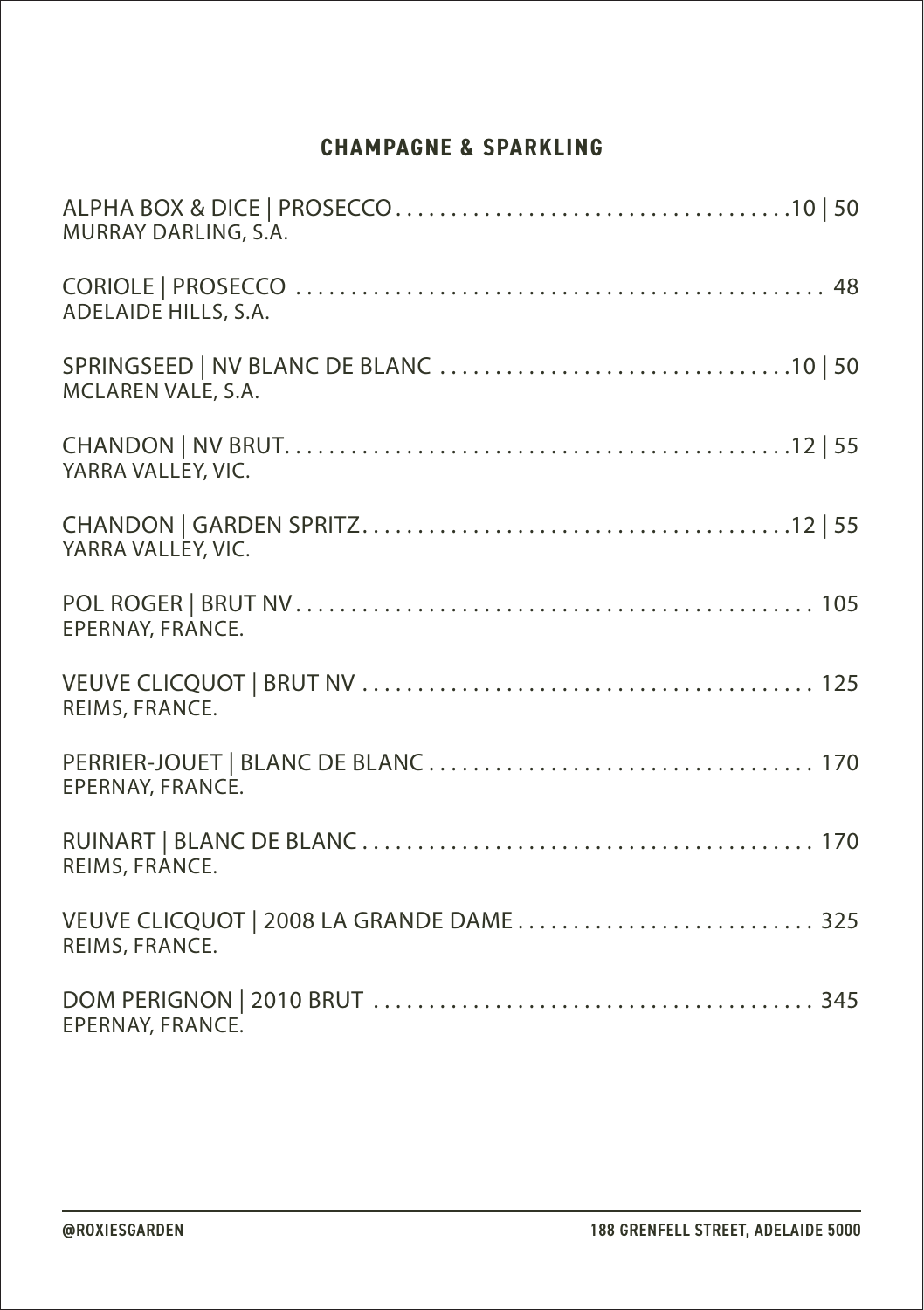#### **WHITE**

| RIVERLAND, S.A.                                                  |
|------------------------------------------------------------------|
| CLARE VALLEY, S.A.                                               |
| POLISH HILL, S.A.                                                |
| ADELAIDE HILLS, S.A.                                             |
| ADELAIDE HILLS, S.A.                                             |
| ADELAIDE HILLS, S.A.                                             |
| CHABLIS, FRANCE.                                                 |
| LOIRE VALLEY, FRANCE.                                            |
| ADELAIDE HILLS, S.A.                                             |
| ADELAIDE HILLS, S.A.                                             |
| CLARE VALLEY, S.A.                                               |
| RIVERLAND, S.A.                                                  |
| ADELAIDE HILLS, S.A.                                             |
| DARK ARTS   'AROMA PAGODA' WHITE BLEND  58<br>MCLAREN VALE, S.A. |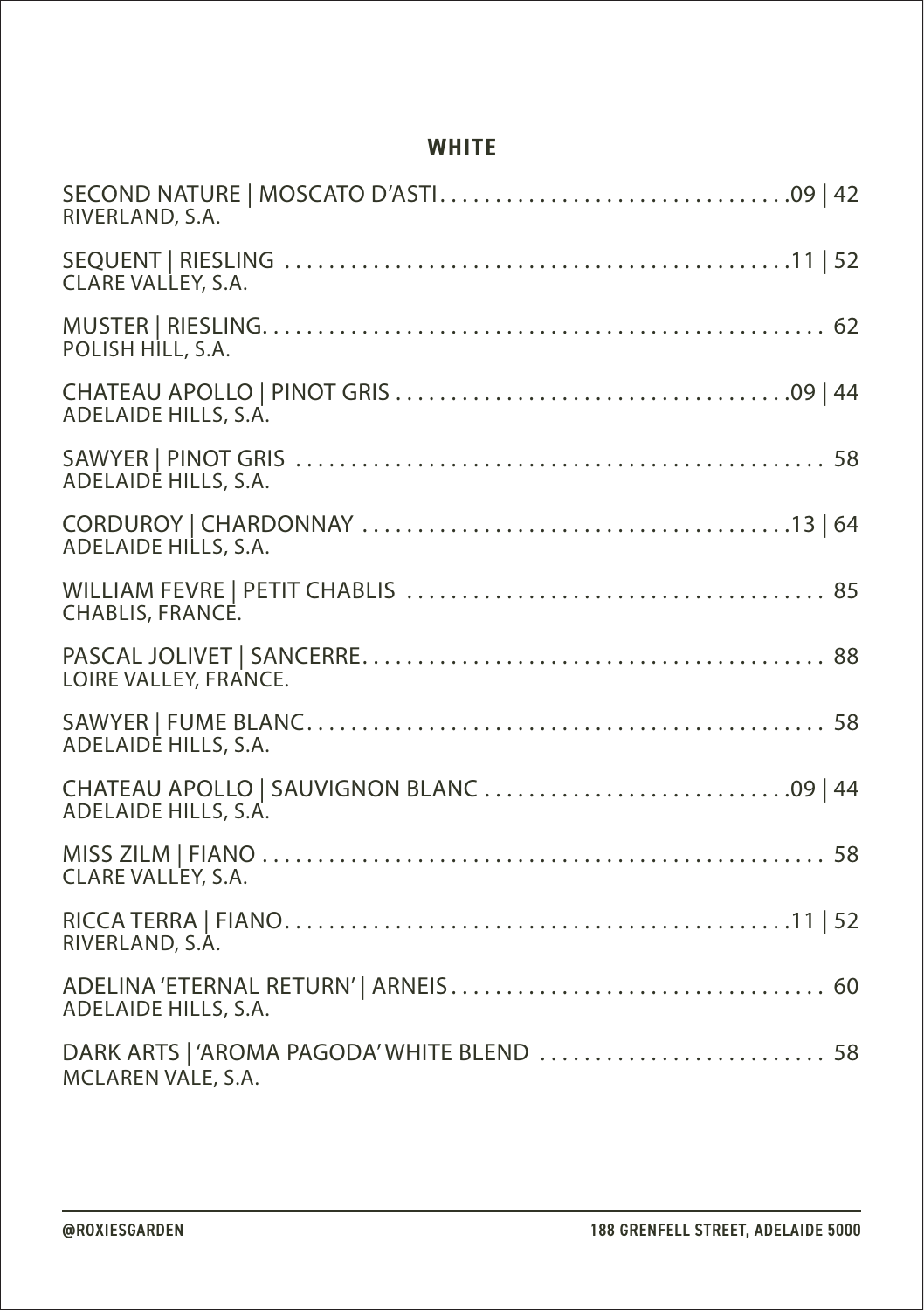### **ROSE & CHILLED REDS**

| MCLAREN VALE, S.A.         |  |
|----------------------------|--|
| COTES DE PROVINCE, FRANCE. |  |

#### **RED WINE**

| ADELAIDE HILLS, S.A.                                                       |
|----------------------------------------------------------------------------|
| MORNINGTON PENINSULA, VIC.                                                 |
| BAROSSA VALLEY, SA.                                                        |
| DARK ARTS   'AGENT PROVOCATEUR' GRENACHE BLEND12   56<br>MCLAREN VALE, SA. |
| MARETTI LANGHE   ROSSO NEBBIOLLO BARBERA  52<br>PIEDMONT, ITALY.           |
| MCLAREN VALE, SA.                                                          |
| BAROSSA VALLEY, SA.                                                        |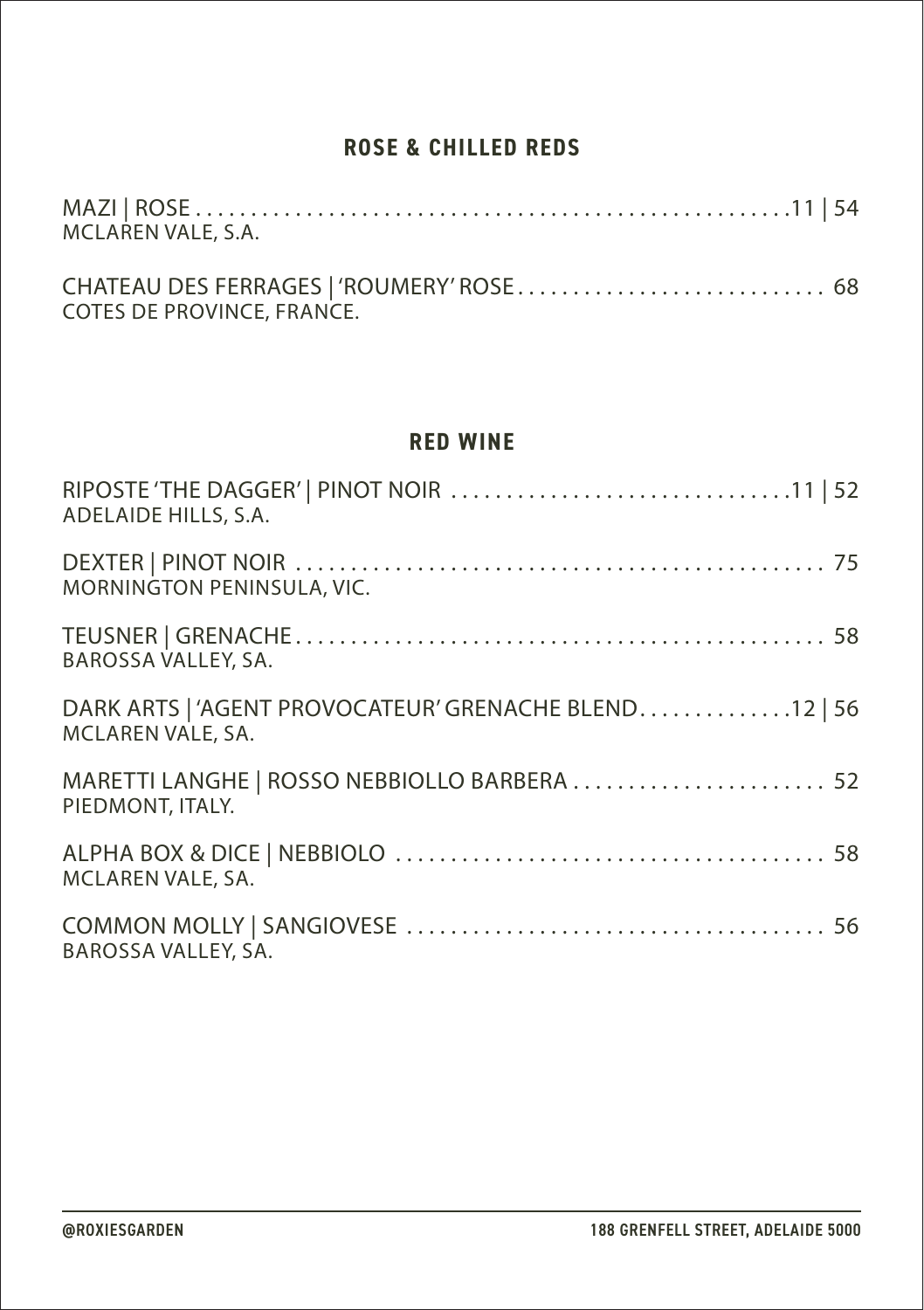# **RED WINE (CONT)**

| TERRA DO RIO   TEMPRANILLO FIELD BLEND  52<br>RIVERLAND, SA.                |
|-----------------------------------------------------------------------------|
| CLARE VALLEY, S.A.                                                          |
| MCLAREN VALE, S.A.                                                          |
| RICCA TERRA   'BULLETS BEFORE CANNONBALLS' BLEND 10   48<br>RIVERLAND, S.A. |
| LANGHORNE CREEK, S.A.                                                       |
| MCLAREN VALE, S.A.                                                          |
| MCLAREN VALE, S.A.                                                          |
| BAROSSA VALLEY, S.A.                                                        |
| BAROSSA VALLEY, S.A.                                                        |
| MCLAREN VALE, S.A.                                                          |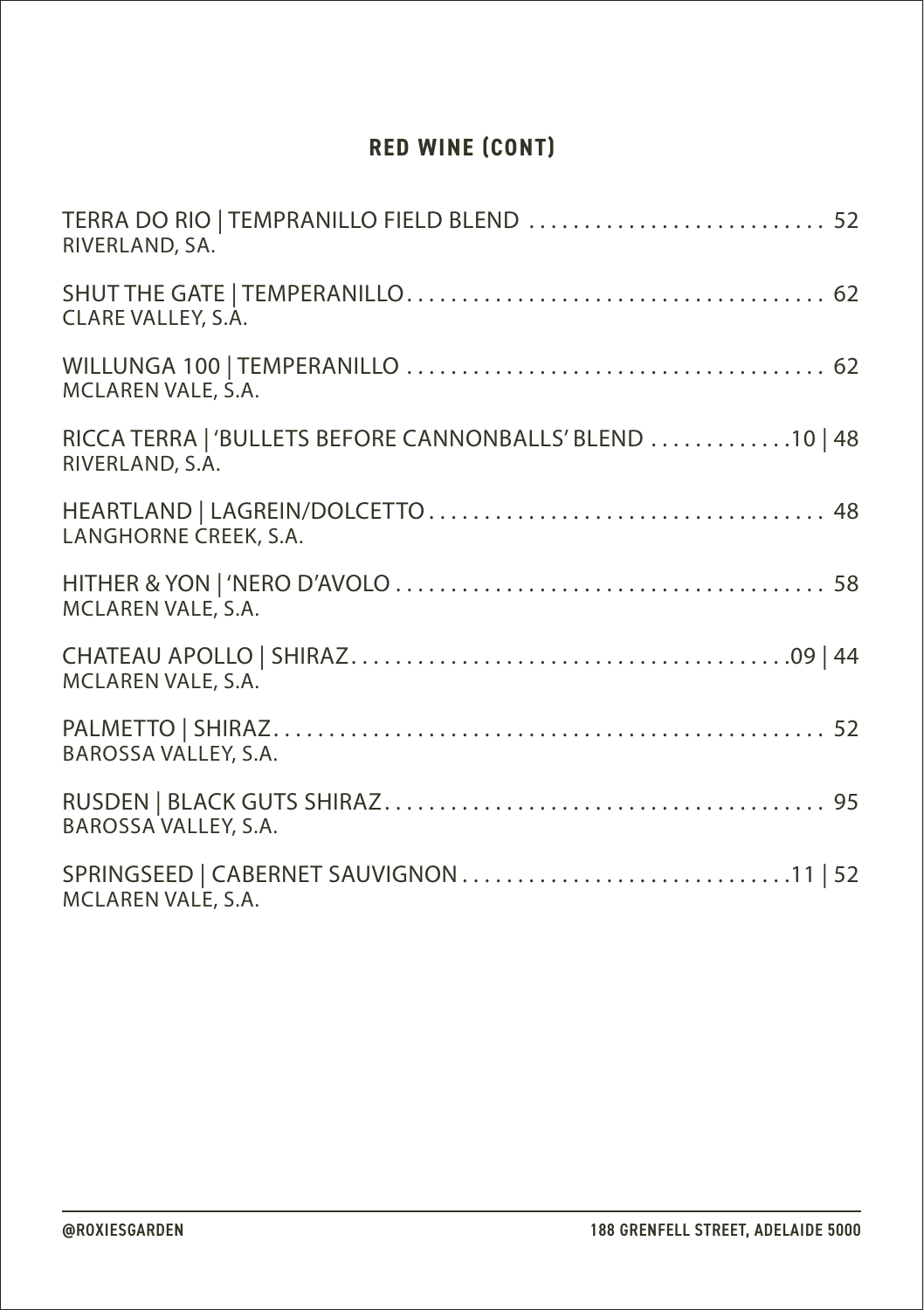### **TAP BEER & CIDER**

# **CIDERS, SOURS, ALCOHOLIC SOFT**

| HARCOURT VALLEY BLACKCURRENT SMASH VIC12.0      |  |
|-------------------------------------------------|--|
| GINGER KID ALCOHOLIC GINGER BEER S.A 13.0       |  |
|                                                 |  |
|                                                 |  |
|                                                 |  |
| YOUNG HENRYS WATERMELON & MANDARIN SOUR NSW11.0 |  |
|                                                 |  |
|                                                 |  |
|                                                 |  |
|                                                 |  |
|                                                 |  |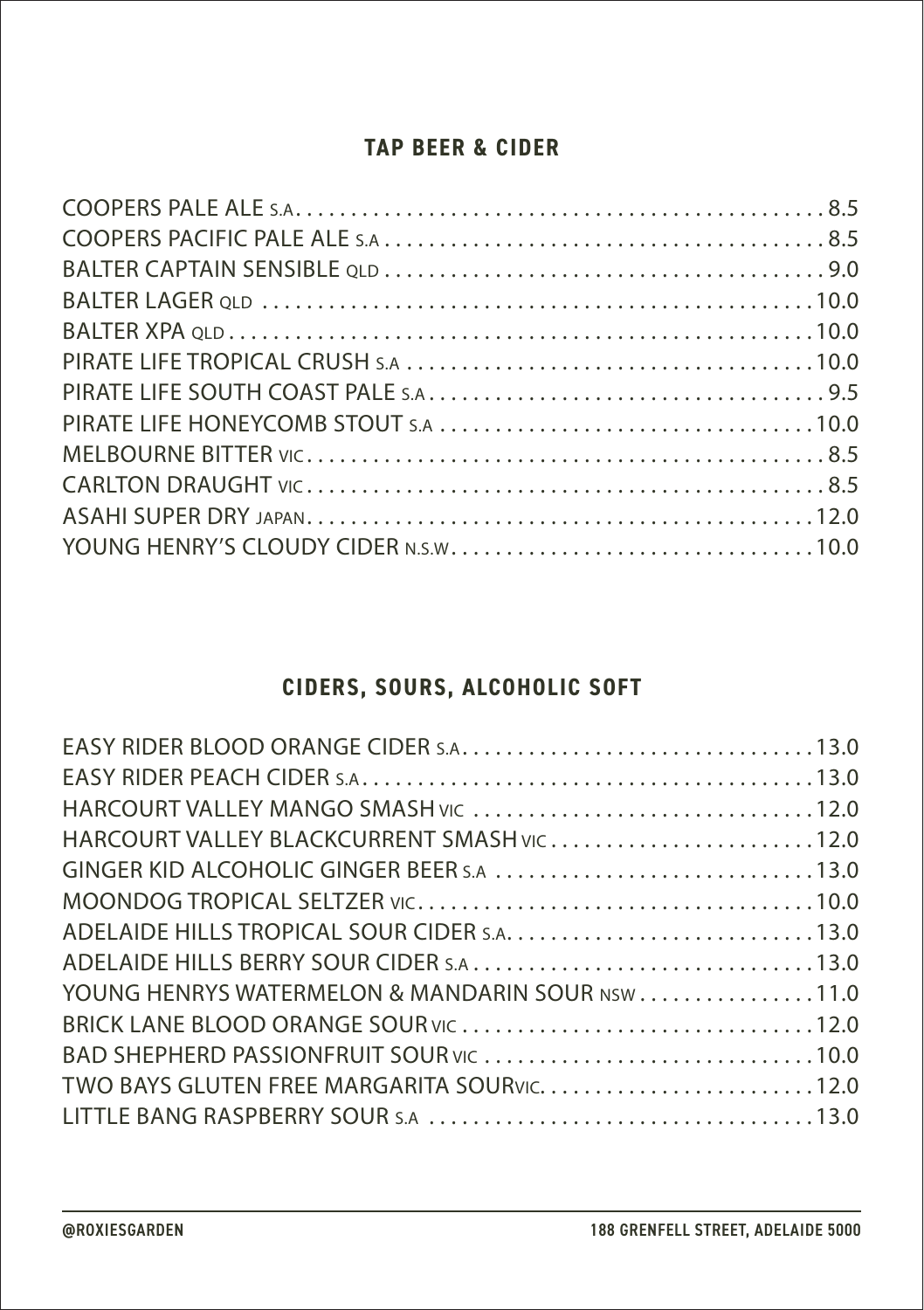## **LOCAL & INTERNATIONAL BEERS**

| 3 RAVENS CHOC COCONUT MILKSHAKE NEBIPA VIC15.0  |  |
|-------------------------------------------------|--|
| 3 RAVENS ECLIPSE JUICY SINGLE HOP NEIPA VIC15.0 |  |
| YOUNG HENRY'S MOTORCYLE PORTER N.S.W 10.0       |  |
|                                                 |  |
|                                                 |  |
|                                                 |  |
|                                                 |  |
|                                                 |  |
|                                                 |  |
|                                                 |  |
|                                                 |  |
|                                                 |  |
|                                                 |  |
|                                                 |  |
|                                                 |  |
|                                                 |  |
|                                                 |  |
|                                                 |  |

### **ALCOHOL FREE BEERS**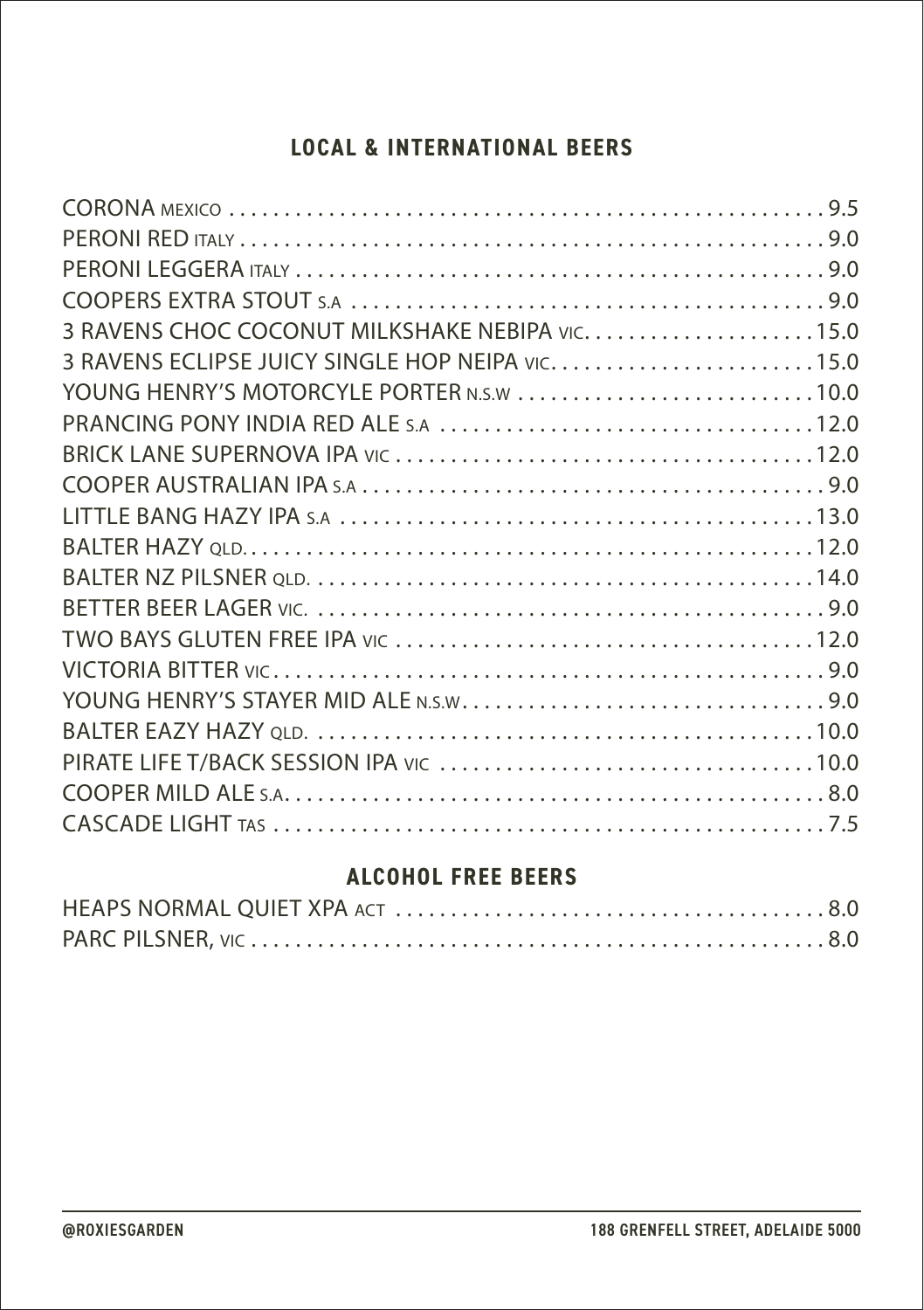#### **GIN**

| NEVER NEVER TRIPLE JUNIPER INDIAN TONIC, DEHYDRATED GRAPEFRUIT, ROSEMARY17.0 |
|------------------------------------------------------------------------------|
| RED HEN DRY INDIAN TONIC, DEHYDRATED STRAWBERRY & MINT 15.0                  |
| OUNCE GIN BOLD SODA, GREEN OLIVE, ROSEMARY 17.0                              |
| THREEFOLD RASPBERRY MEDITERRANEAN TONIC, DEHYDRATED STRAWBERRIES16.0         |
| APPLEWOOD "SIGNATURE" INDIAN TONIC, DEHYDRATED LIME, CASSIA BARK16.0         |
| THREE LITTLE BIRDS MEDITERRANEAN TONIC, DEHYDRATED STRAWBERRIES. 16.0        |
| SEPPELTSFIELD DRY INDIAN TONIC, DEHYDRATED GRAPEFRUIT. 15.0                  |
| SEPPELTSFIELD RED SHIRAZ MEDITERRANEAN TONIC, FRESH ORANGE15.0               |
| 23RD STREET VIOLET MEDITERRANEAN TONIC, DEHYDRATED LEMON 16.0                |
| 23RD STREET DRY MEDITERRANEAN TONIC, DEHYDRATED ORANGE 16.0                  |
| AMBLESIDE "NO8" MEDITERRANEAN TONIC, DEHYDRATED ORANGE, CASSIA BARK 15.0     |
| AMBLESIDE "SMALL ACRE" MEDITERRANEAN TONIC, FRESH APPLE, THYME. 15.0         |
| AMBLESIDE "BIG DRY" INDIAN TONIC, CAPSICUM, ROSEMARY 15.0                    |
|                                                                              |
| COFFIN BAY HIGH TIDE INDIAN TONIC, DEHYDRATED LEMON, ROSEMARY  16.0          |
| COFFIN BAY BUSH BLOSSOM MEDITERRANEAN TONIC, APPLE, PINK PEPPERCORNS 16.0    |
| HENRY FISHER CITRUS MEDITERRANEAN, DEHYDRATED ORANGE 16.0                    |
| 78 DEGREES "CLASSIC" MEDITERRANEAN TONIC, DEHYDRATED ORANGE16.0              |
| 78 DEGREES "SUNSET" MEDITERRANEAN TONIC, DEHYDRATED STRAWBERRIES, THYME 16.0 |
|                                                                              |
| DASHER+FISHER MEADOW MEDITERRANEAN TONIC, DEHYDRATED GRAPEFRUIT, THYME 16.0  |

### **VODKA**

## **COGNAC**

|--|--|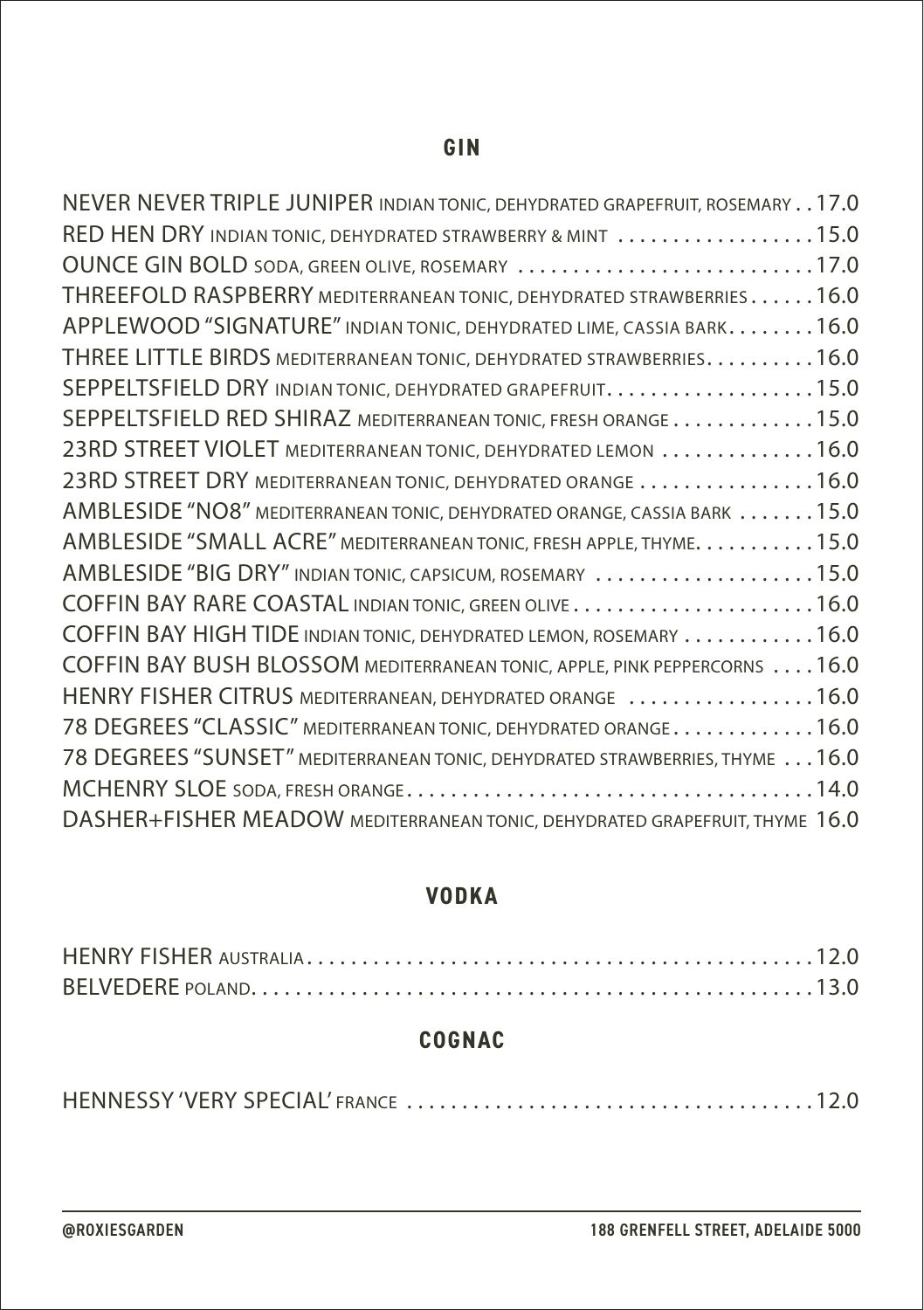#### **RUM**

# **TEQUILA/MEZCAL**

#### **WHISKEY**

| MONKEY SHOULDER BLENDED MALT WHISKY 11.0 |  |
|------------------------------------------|--|
|                                          |  |
|                                          |  |

## **APERITIF**

| 60ML CAMPARI, SODA, FRESH ORANGE |  |
|----------------------------------|--|